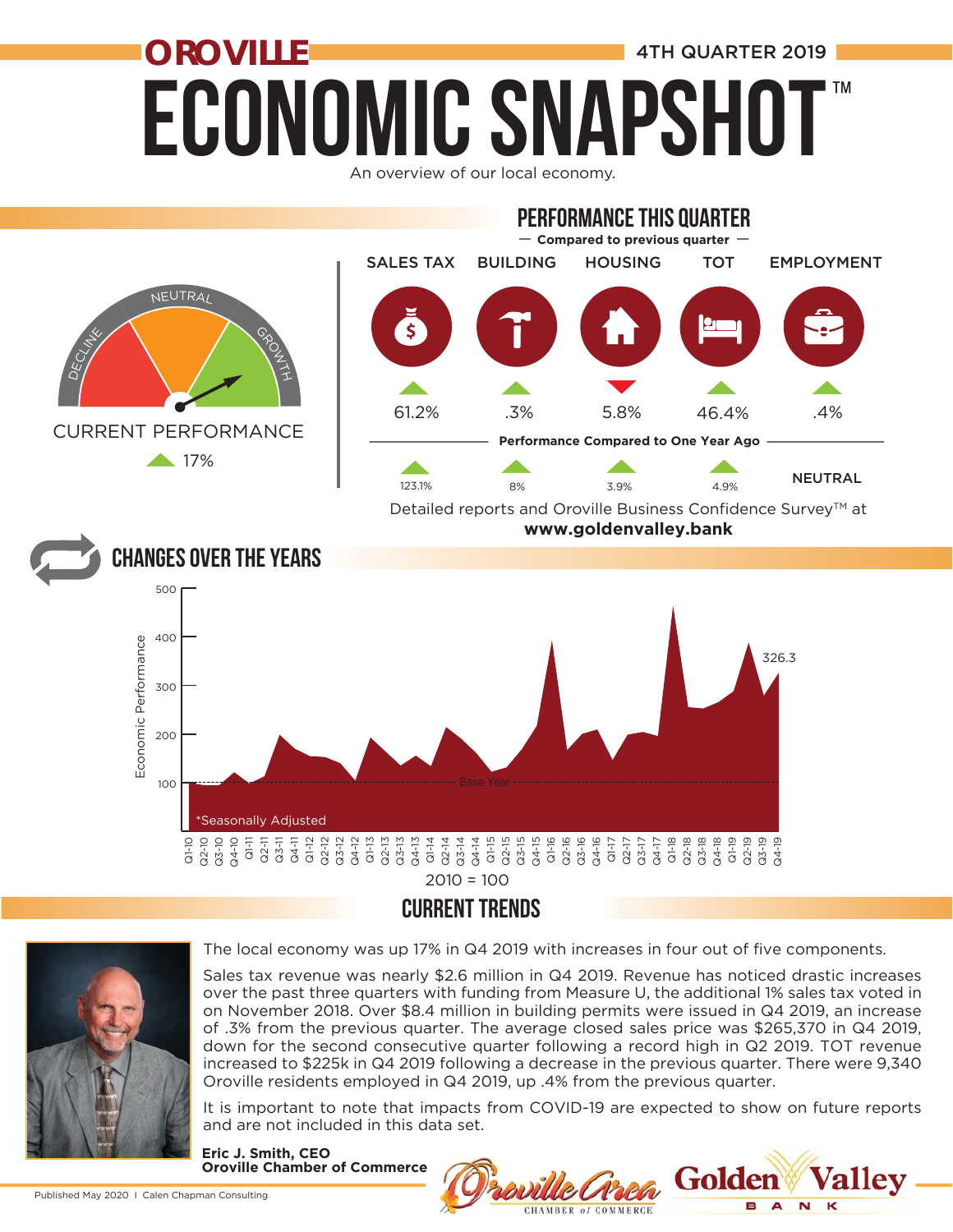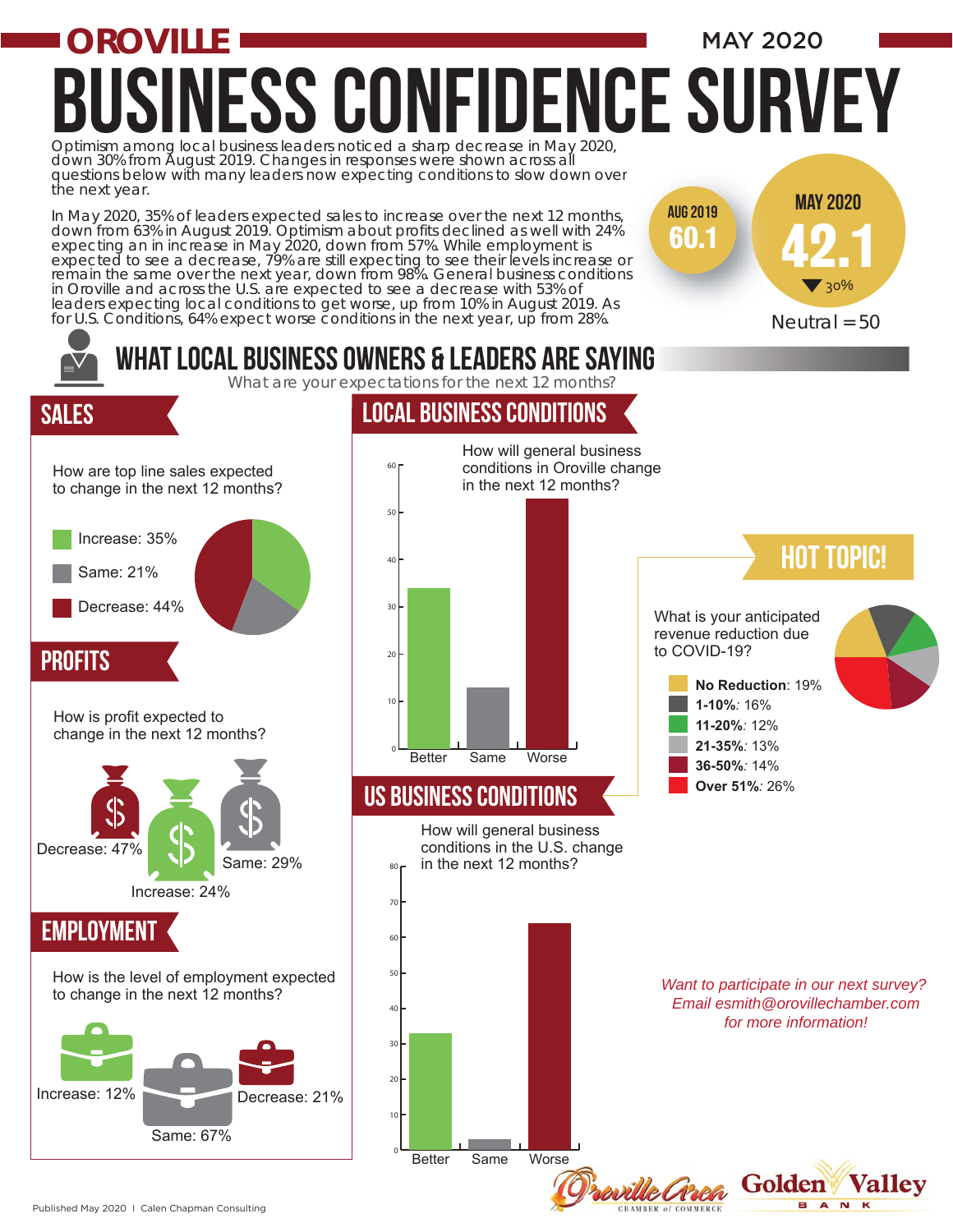### Economic Snapshot **OROVILLE ALL AND A 4TH QUARTER 2019** ™





# 4th quarter trend

Sales tax revenue continues to climb in Q4 2019, bringing in nearly \$2.6 million. Revenue has noticed drastic increases over the past three quarters beacause of Measure U, the additional 1% sales tax which was voted in on November 2018. **Provide Chamber of Commerce**<br>
Sales tax revenue continues to clim<br>
Sales tax revenue continues to clim<br>
Sales tax revenue continues to clim<br>
three quarters beacause of Measu<br>
which was voted in on November :<br>
In 2019, tot

In 2019, total sales tax revenue was more than \$7 million, up from \$4.4 million in 2018 and up from \$2.4 million in 2010. Over just the past two years, quarterly revenue has increased seven out of eight quarters and is up 148.6% since that time.

Much of the recent growth can be attributed to Measure U. It is also important to note that City policy is to accrue July / August revenue to the prior Fiscal year (June), which may be attributed to some increases and decreases between quarters.

### **Eric J. Smith, CEO**

More Economic Snapshot information available at www.goldenvalley.bank



Member FDIC I Published May 2020 I Calen Chapman Consulting

### 4th QUarter Sales Tax Performance



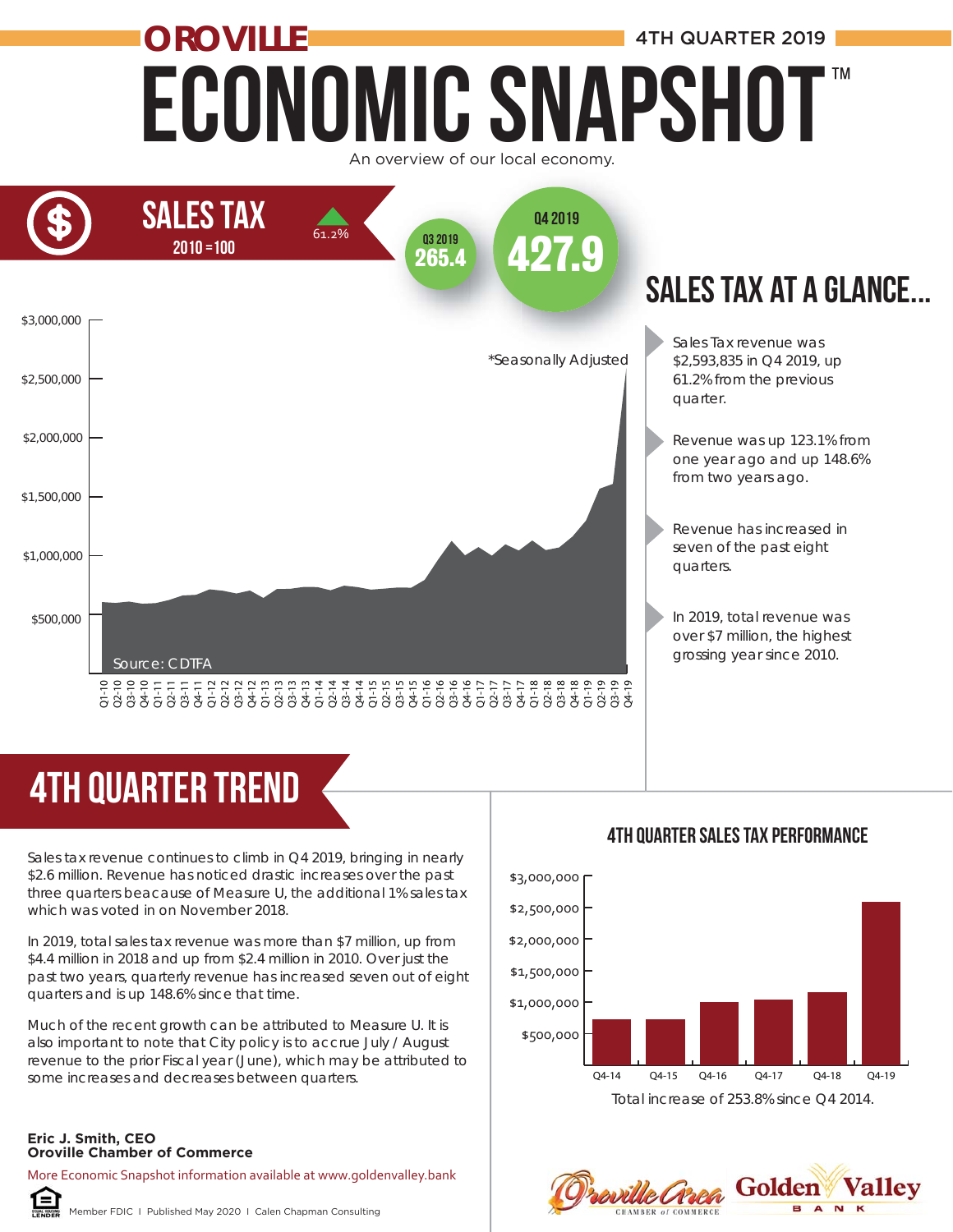### ECONOMIC SNAPSHOT **OROVILLE ALL AND ALL AND A 4TH QUARTER 2019** An overview of our local economy. ™



### at a glance... at **BUILDING PERMITS**

Total value of building permits issued in Q4 2019 was over \$8.4 million, up .3% from the previous quarter.

Valuation was up 8% from a year ago and up 115.9% from two years ago.

There were 287 permits issued in Q2 2019, down from 317 permits in the previous quarter.

In 2019, total valuation of permits issued was over \$37.8 million, the second highest grossing year.

## 4th quarter trend

Over \$8.4 million in building permits were issued in Q4 2019, an increase of .3% from the previous quarter.

Although total number of permits issued in Q4 2019 was slightly down, overall valuation has continued to grow. Overall, this component is the most recovered component when compared back to Q1 2010 and is up more than \$7 million since that time. In 2019, total valuation of permits issued was over \$37.8 million, up from over \$6.4 million in 2010.

Strong increases and decreases between quarters can be common for this component. Project size, number of projects, and standard seasonal trends all impact the total valuation.

Future reports are expected to show the impacts of COVID-19.

#### **Eric J. Smith, CEO Oroville Chamber of Commerce**

More Economic Snapshot information available at www.goldenvalley.bank

#### Q4 Building performance



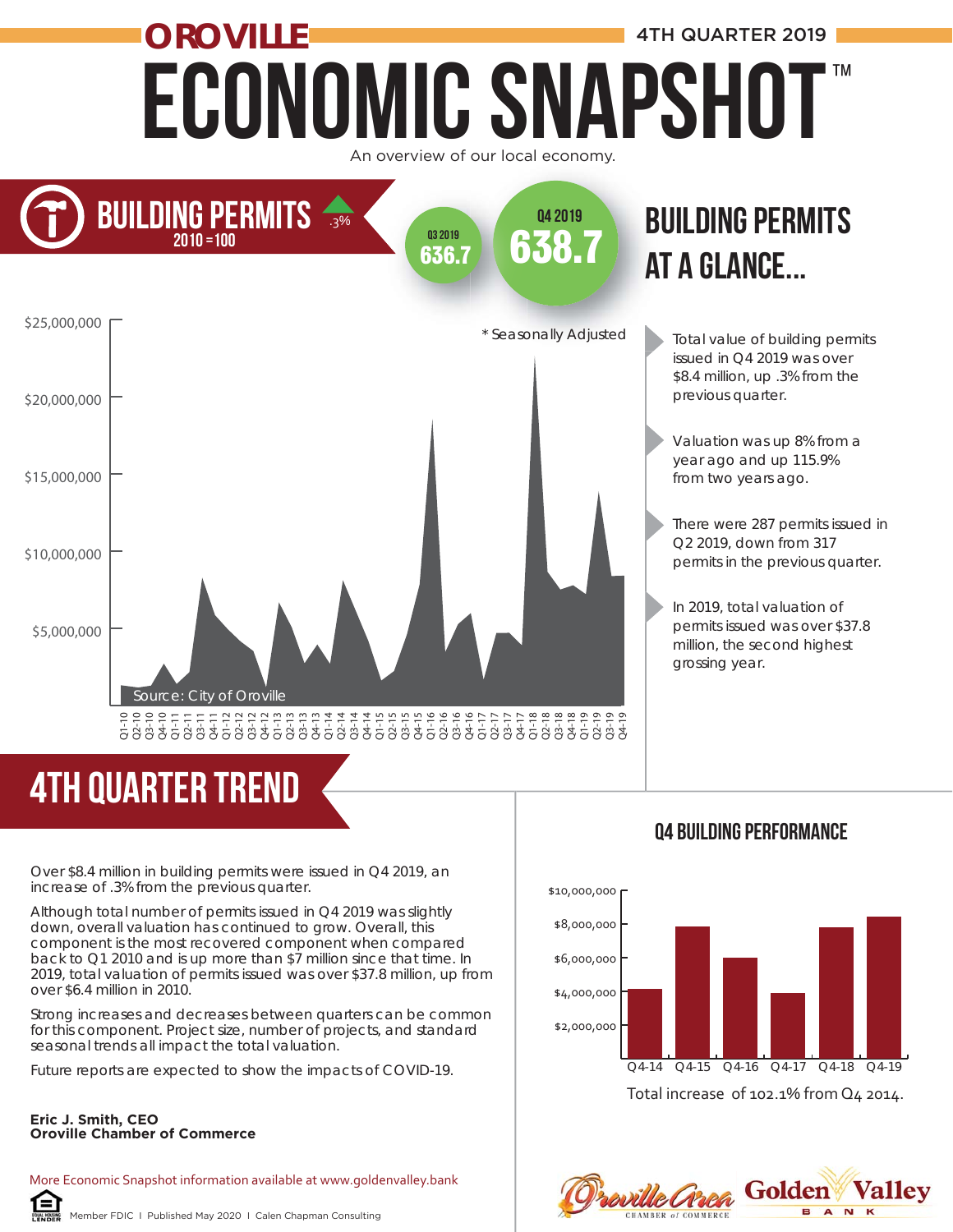### Economic Snapshot **OROVILLE ALL AND A 4TH QUARTER 2019** ™





# at a glance...

- Average home sales price was over \$265k in Q4 2019, down 5.8% from the previous quarter.
- Current prices are up 3.9% compared to a year ago and up 28.7% compared to two years ago.

Properties stayed on the market an average of 46 days, up from 33 days in the previous quarter and down from 52 days a year ago.

There were 93 closed sales in Q4 2019, up from 89 in the previous quarter, and down from 111 sales one year ago.

# 4TH quarter trend

Average home prices were down for the second quarter in a row following a record high in Q2 2019. The average closed sales price was \$265,370 in Q4 2019, down 5.8% from the previous quarter.

With the average sale price down, properties stayed on the market for 13 more days and there were 4 more closed sales when compared to the previous quarter. When compared to a year ago, homes spent 6 fewer days on the market and there were 18 fewer closed sales.

This data does not include any impacts from COVID-19, which are expected to show on future reports.

#### **Eric J. Smith, CEO Oroville Chamber of Commerce**

More Economic Snapshot information available at www.goldenvalley.bank

#### Member FDIC I Published May 2020 I Calen Chapman Consulting

#### 4TH Quarter Performance -Average Sales Price-

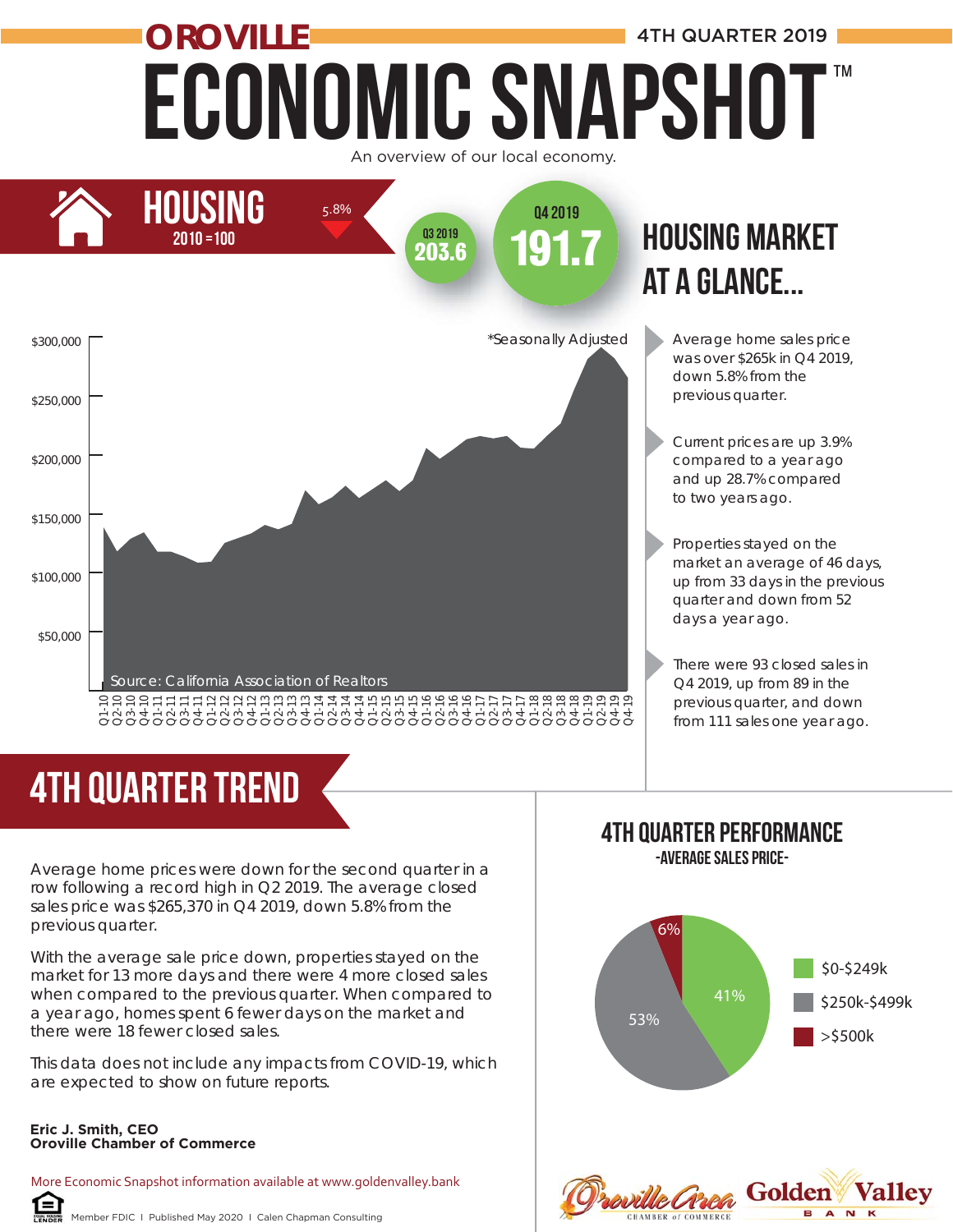### Economic Snapshot **OROVILLE And All Account 2019 4TH QUARTER 2019** ™

An overview of our local economy.



# 4th quarter trend

TOT revenue increased to \$225k in Q4 2019 following a decrease in the previous quarter.

Overall performance remains strong for TOT with total revenue of more than \$957k in 2019, up from \$712k in 2018 and up from \$334k in 2010. Over just the past two years, TOT revenue has increased five out of eight quarters and is up 2.9% since that time.

It is important to note that City policy is to accrue TOT revenue for July back to June, which may have an impact on significant increases / decreases between some quarters. Other volatility between quarters can be due to occassional missed, late, or double payments.

#### **Eric J. Smith, CEO Oroville Chamber of Commerce**

More Economic Snapshot information available at www.goldenvalley.bank



Member FDIC I Published May 2020 I Calen Chapman Consulting



#### Total increase of 86.3% since Q4 2014.

**roville Crrea** Golden valley A<sub>N</sub>

#### 4th Quarter Performance